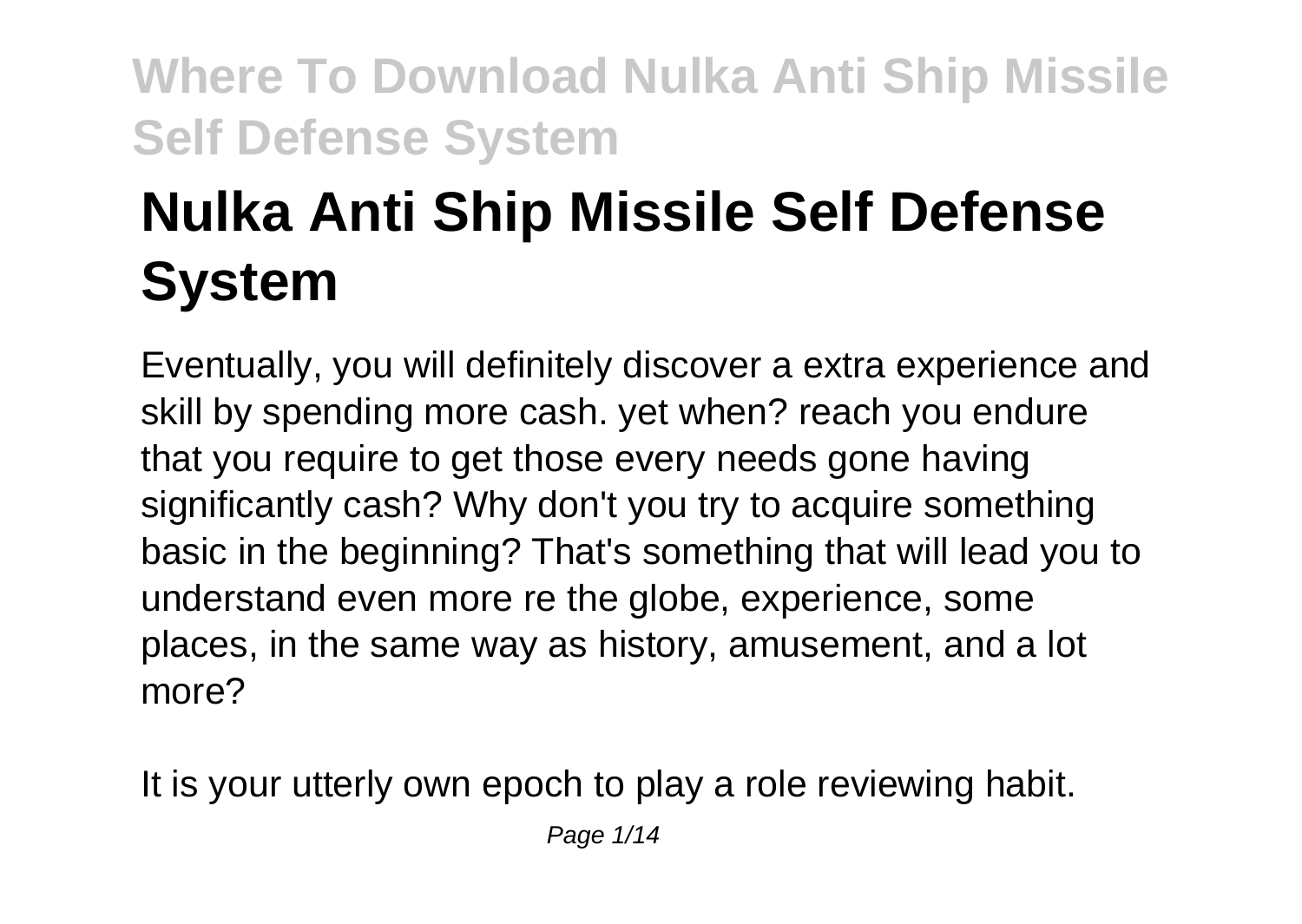among guides you could enjoy now is **nulka anti ship missile self defense system** below.

**BAE Systems Nulka - Advance Anti-ship missiles decoy defence system** DARPA MAD-FIRES Anti-Ship Missile Self Defense for LCS \u0026 FFG(X) Missiles Launch | The Exocet Missile | The Sea Dart | Episode 6 SAAB RBS15 Mk3 anti-ship missile U.S Navy Is Learning to Beat Anti-Ship Missiles TOP 5 BEST ANTI-SHIP MISSILES ON THE PLANET CENTURION Naval Decoy Launcher by Chemring Countermeasures Raytheon unveils interceptor that would defeat Chinese anti ship missiles History of Nulka | BAE Systems Australia This is How Powerful Harpoon Block II Anti-Ship Missile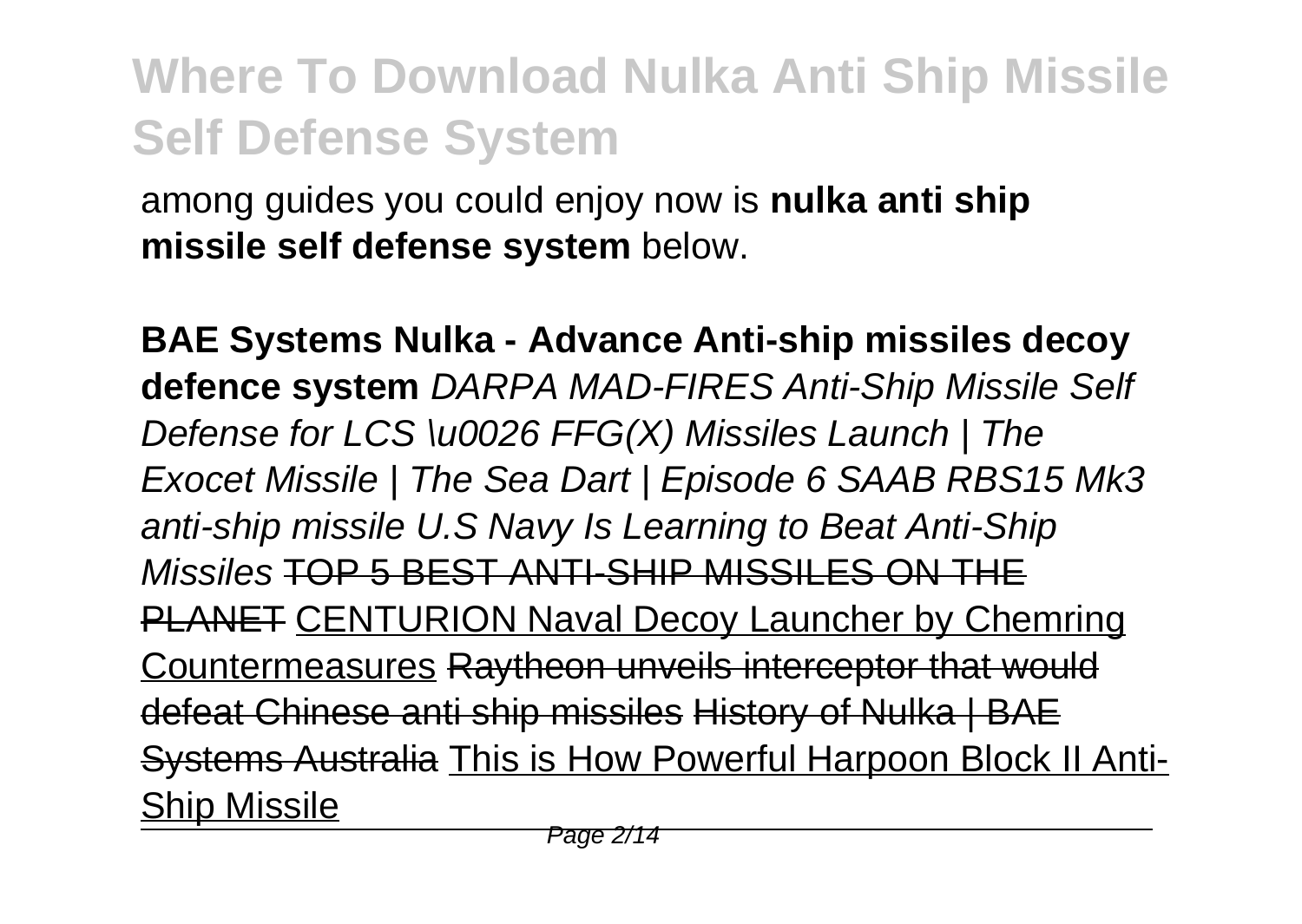US vs Russia: Anti-Ship Missiles Comparison**Raytheon RIM-116 Rolling Airframe Missile 'SeaRAM' | MODERN NAVAL DEFENSE Just How Powerful is America's Harpoon Missile Just How Powerful is SeaRAM Missile System Phalanx CIWS Close-in Weapon System In Action - US Navy's Deadly Autocannon** Top 10 Cruise Missiles in NATO US vs Iran - Strait of Hormuz Fastest \u0026 Longest Range Anti-Ship Missiles in History Worst Failed Missile Compilation Israeli Navy destroys decommissioned ship with Harpoon missile

US vs Russia: Surface to Air Missiles Comparison? TYPE 45 DESTROYER vs F100-HOBART DESTROYER ? **Long Range Anti-Ship Missile (LRASM)** The Navy Has a Plan to Stop Anti-Ship Missiles **Watch: Indian Navy marks historic** Page 3/14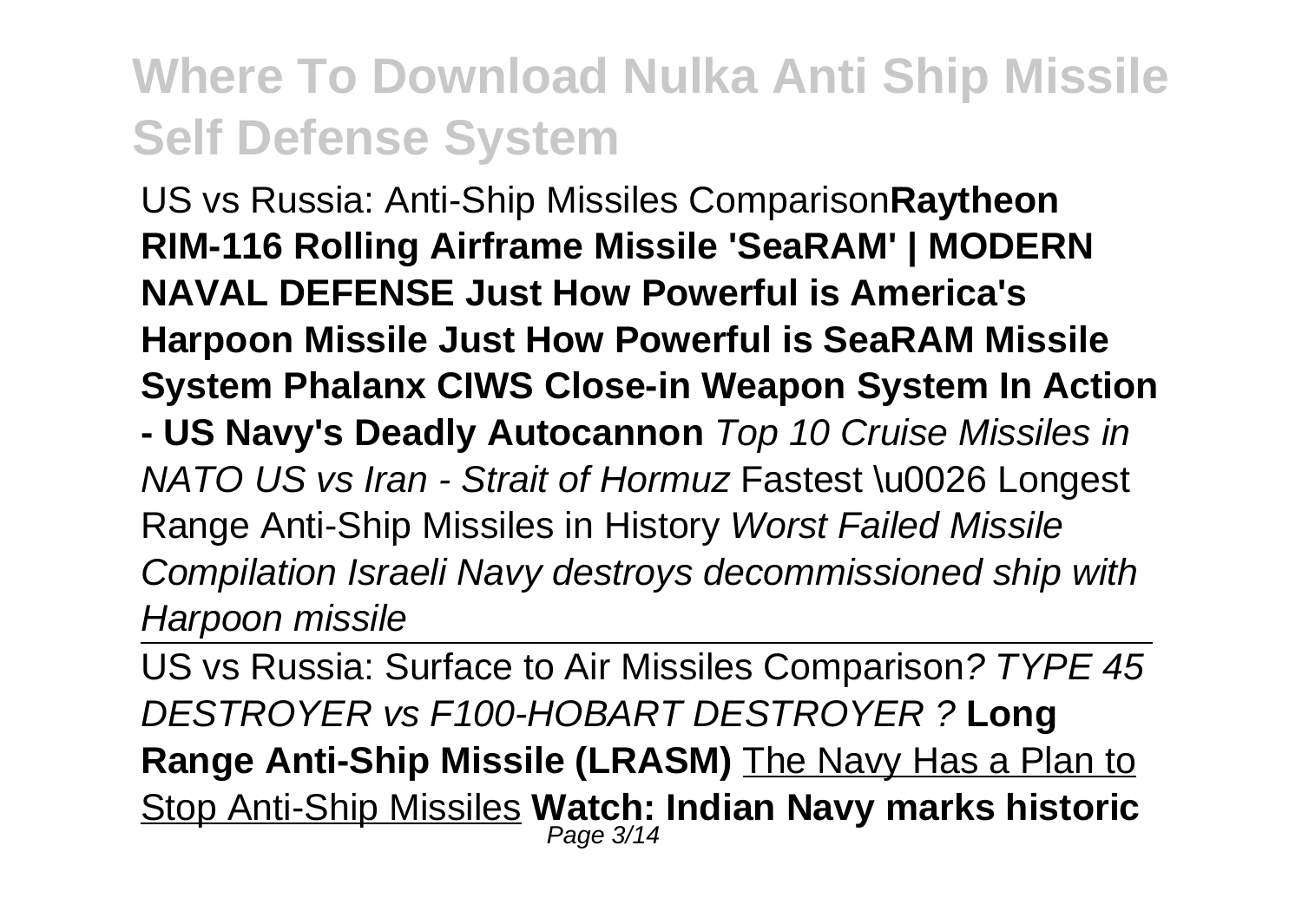**1971 operations by firing anti-ship missile from stealth frigate** Russia Dominate! TOP 5 World's Most Dangerous Anti-Ship Cruise Missiles AIAA Distinguished Lecture: Missile Design, Development, and System Engineering Intel Briefing - Frigates on the front line: Naval operations and procurement Top 5 BEST Anti Ship Missile In The World 2019 | 5 Missiles That Could Crush Any Modern Navy Rheinmetall MASS - Anti Ship Missile Defence **Nulka Anti Ship Missile Self** The Nulka decoy system is an integral part of the ship self defense system against active RF anti-ship missile attacks on most U.S. Navy ships. Nulka is currently being installed on Australian and Canadian ships. This system has been highly effective in sea trials and modeling. Its incorporation into a ship's layered defense system is essential in providing ship<br>Page 4/14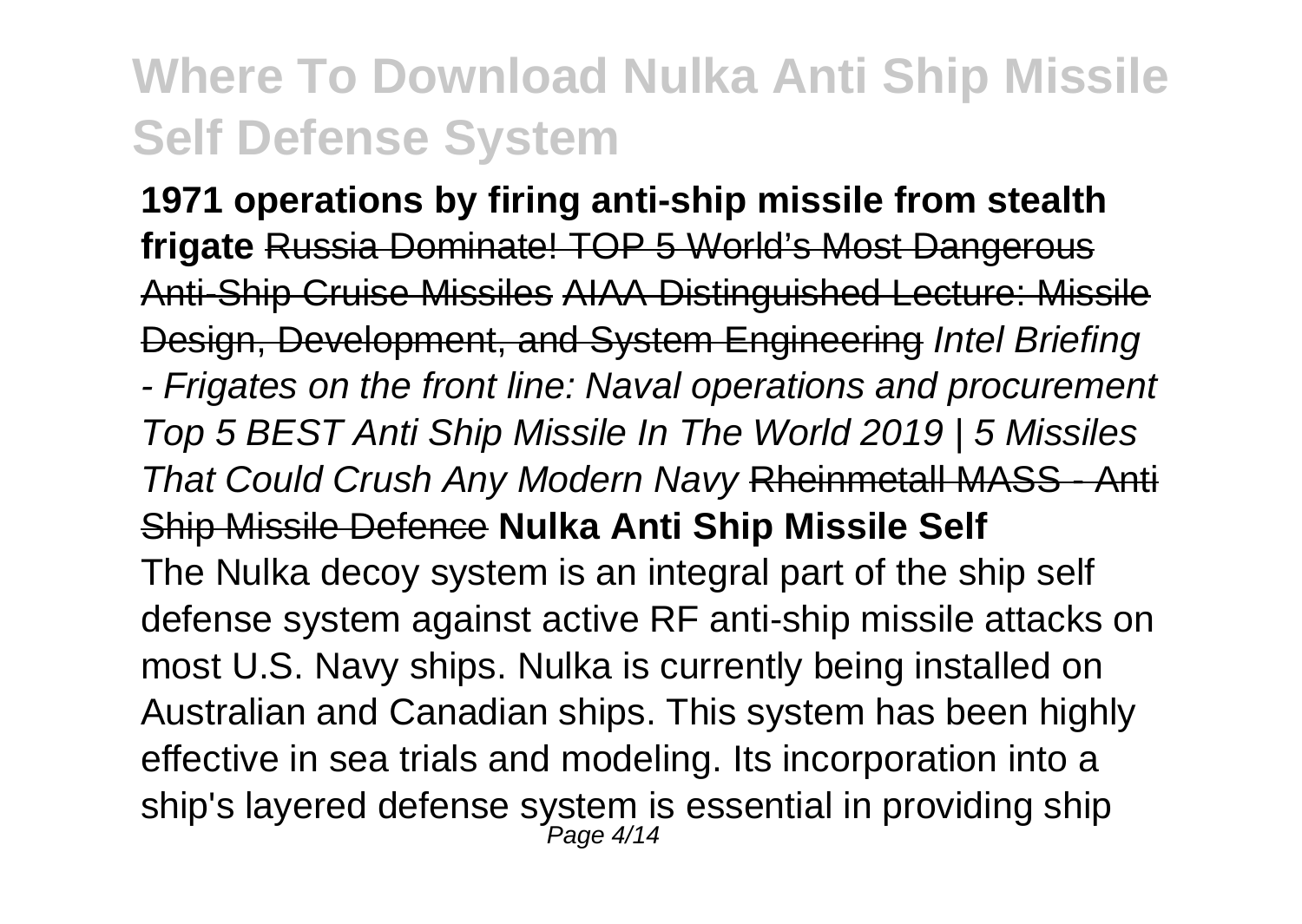survivability under high

#### **Nulka Anti-Ship Missile Self Defense System**

Nulka is an Australian designed and developed active missile decoy built by an American / Australian collaboration. Used aboard warships of the United States Navy (USN), Royal Australian Navy (RAN), United States Coast Guard (USCG), and Royal Canadian Navy, Nulka is a rocket propelled, disposable, offboard, active decoy designed to lure anti-ship missiles away from their targets.

#### **Nulka - Wikipedia**

Overview. The Nulka decoy system, being developed in cooperation with Australia, is an integral part of the ship self Page 5/14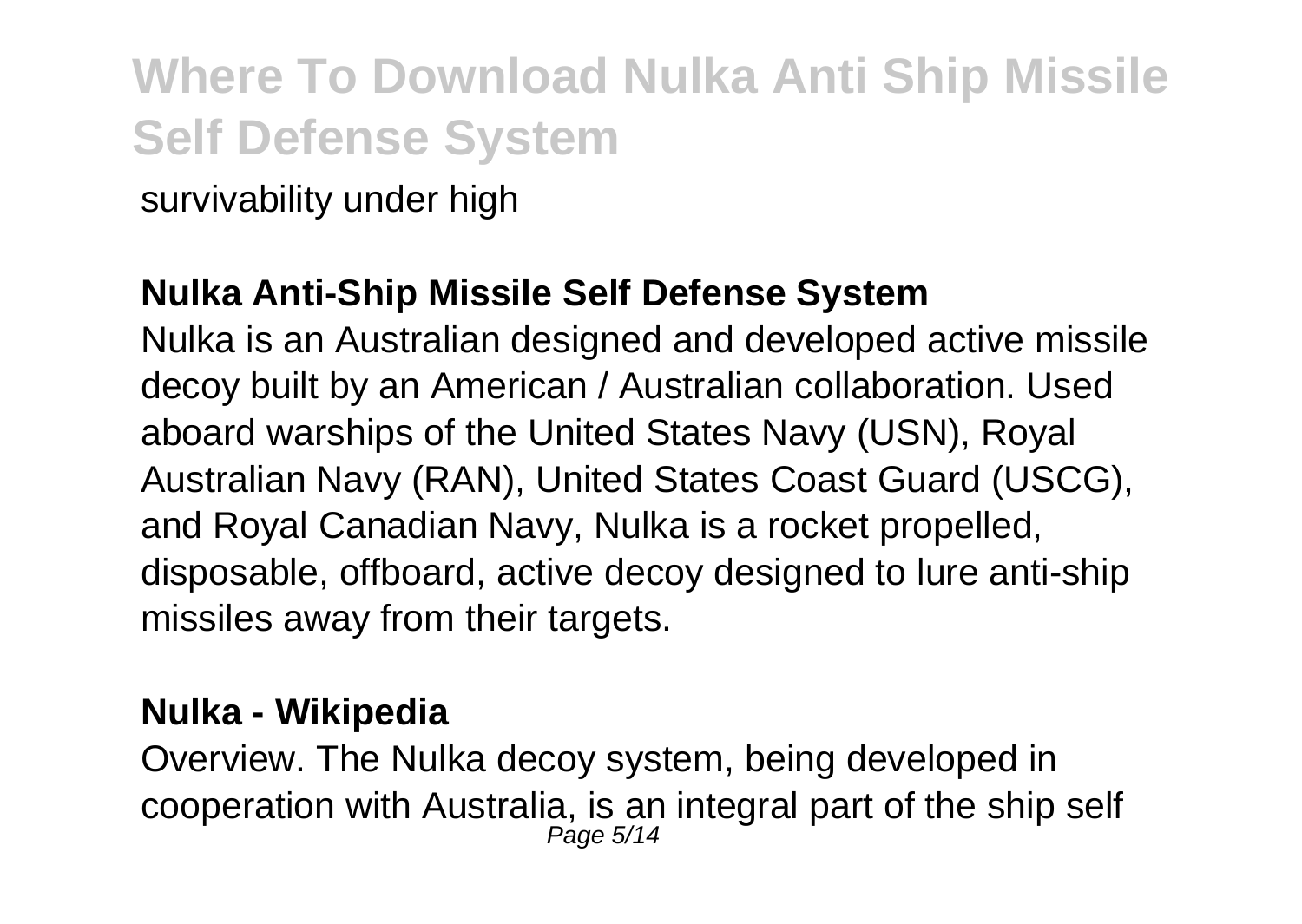defense system against active RF anti-ship missile attacks on most U.S. Navy ships. Nulka is currently being installed on Australian and Canadian ships. The system is effective over a full 360 degrees around the defended ship. The Aerojet Rocketdyne rocket motor launches the decoy payload and hovers it away from the ship where it simulates a radar return from a large ship ...

### **NULKA | Aerojet Rocketdyne**

The most important by far is the inclusion of an undefined "self defense launcher" in the final design. ... to confront the growing anti-ship missile ... system, the Mk 53 Nulka antimissile ... MK 53 - Decoy Launching System (Nulka)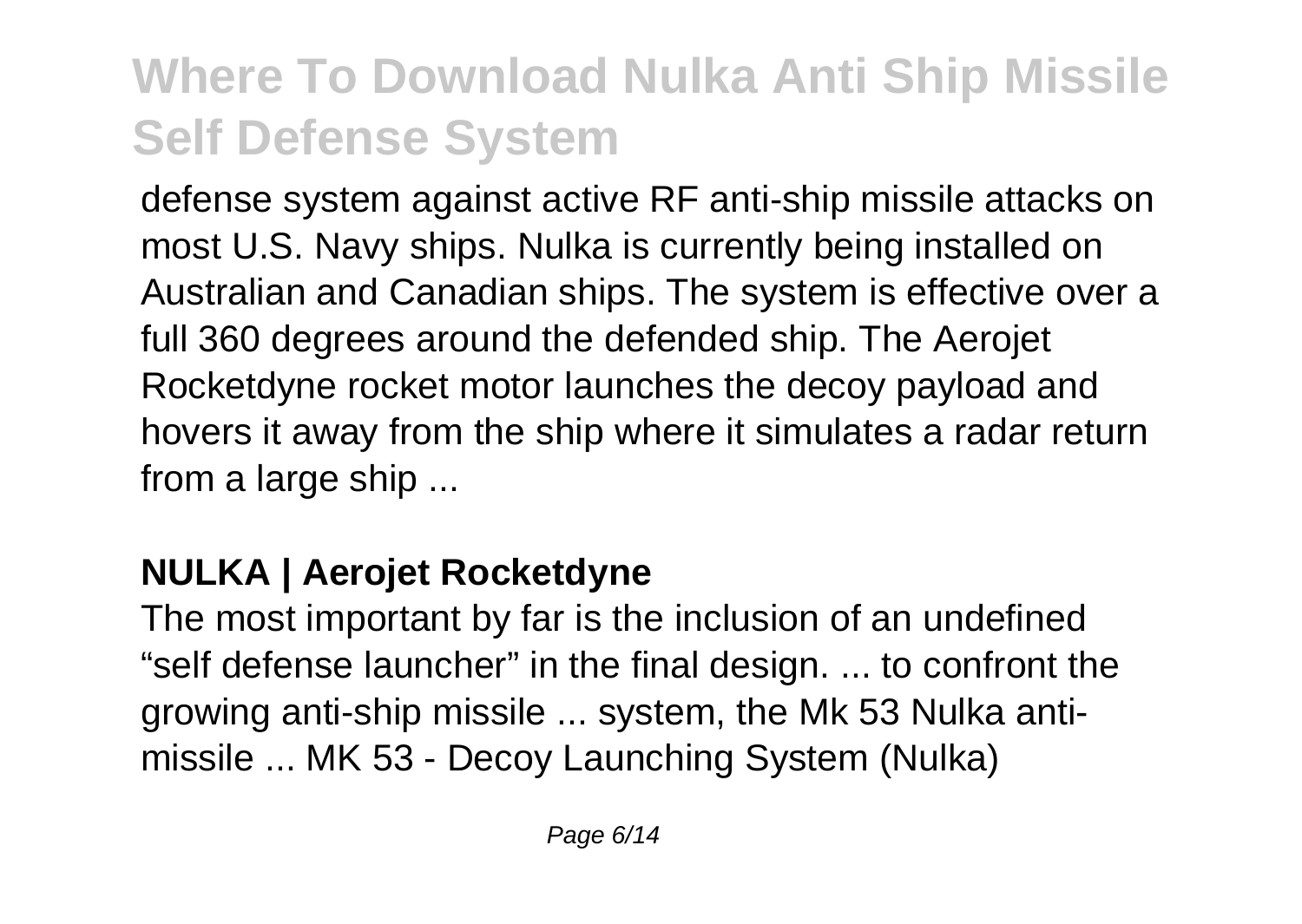### **Nulka Anti Ship Missile Self Defense System**

Nulka, the aboriginal meaning for 'be quick', is BAE Systems Australia's most successful export product to date. Currently deployed on over 150 Australian and US warships, Nulka is a rocket-propelled, expendable, offboard, active decoy designed to 'seduce' modern anti-ship missiles away from their targets. It has a unique, advanced design in that it hovers in mid-air while luring the incoming anti-ship missile.

### **Nulka | Active Missile Decoy – BAE Systems | BAE Systems ...**

The joint Australian/U.S. Nulka (an aboriginal word meaning "be quick!") active missile decoy has been produced for most major U.S. Navy warships, integrated into the AN/SLQ-32 (V)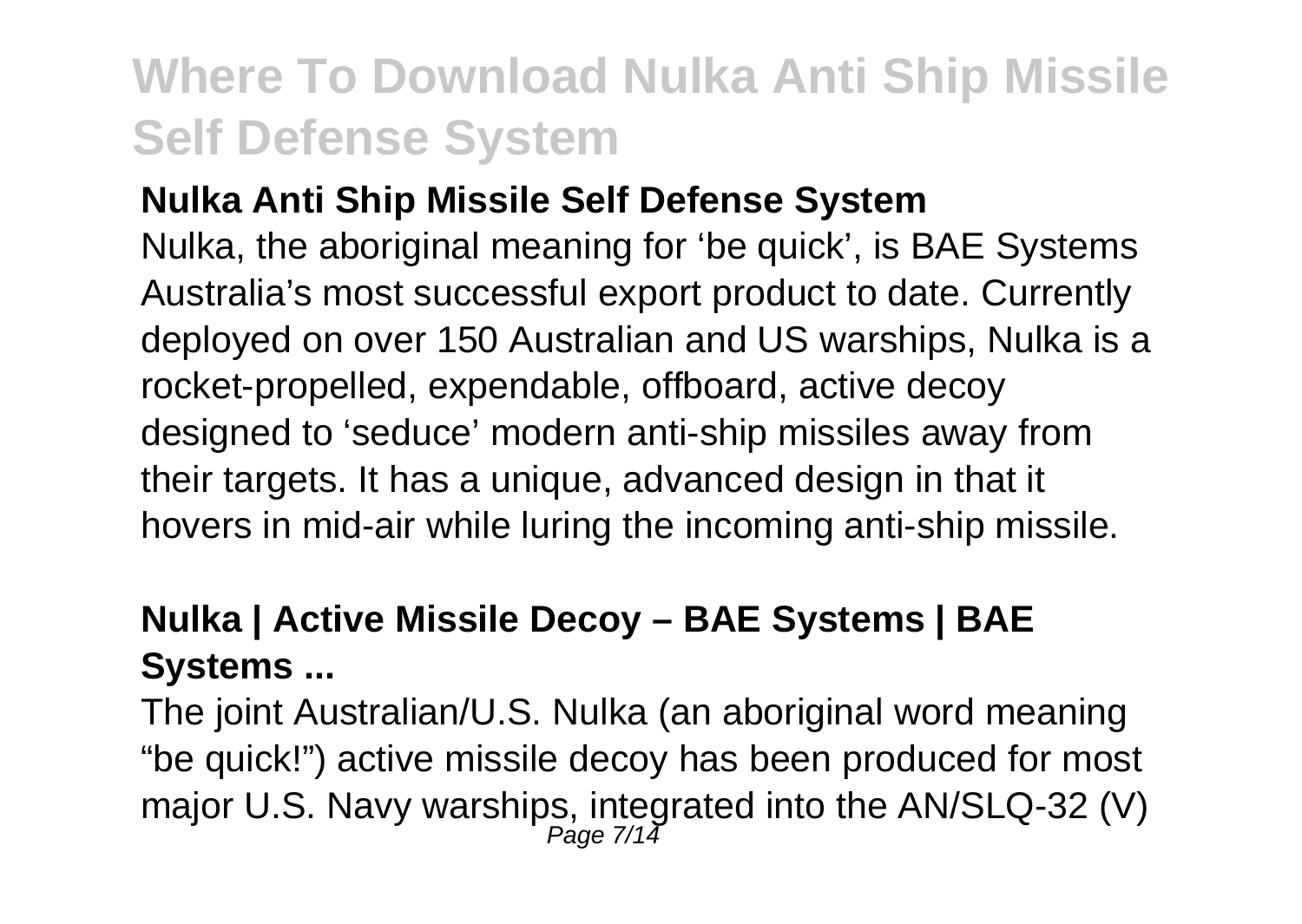electronic warfare system. The first installation began in 1994. It has now also been integrated into the SSDS (Ship Self Defense System).

### **Nulka & Anti-Ship Missile (ASM) Electronic Countermeasures ...**

The Decoy Launching System (DLS) Mk 53 (NULKA) is a rapid response Active Expendable Decoy (AED) System capable of providing highly effective defense for ships of cruiser size and below against modern radar homing anti-ship missiles. Nulka is being developed in cooperation with Australia (in the Australian Aboriginal dialect, "Nulka" means "be quick!").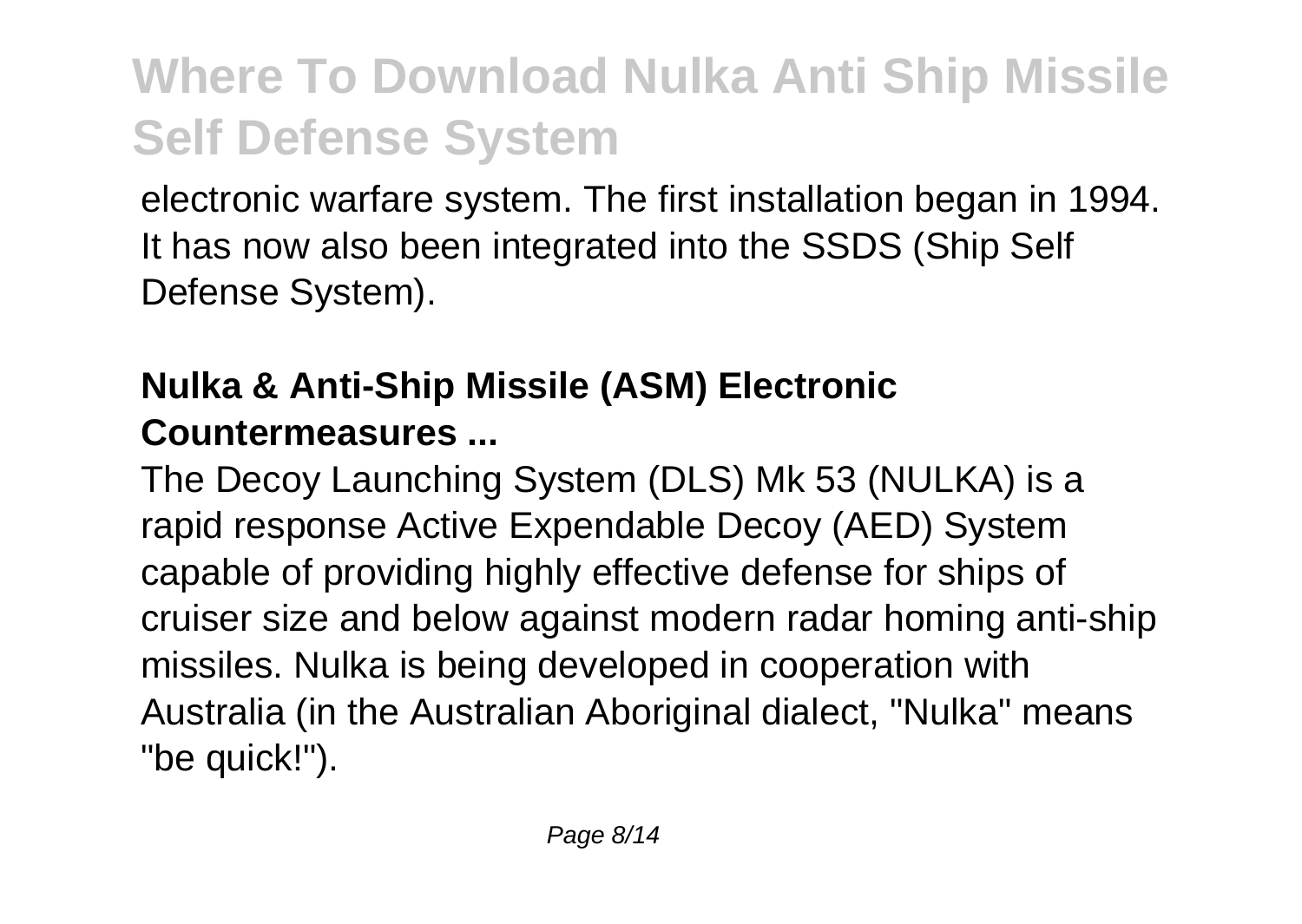### **MK-53 Nulka Decoy System**

Nulka is the most sophisticated soft-kill active missile decoy defence system built by an American/Australian collaboration. Used aboard warships of the Unit...

### **BAE Systems Nulka - Advance Anti-ship missiles decoy ...**

Bookmark File PDF Nulka Anti Ship Missile Self Defense Systembooks collections from fictions to scientific research in any way. among them is this nulka anti ship missile self defense system that can be your partner. For all the Amazon Kindle users, the Amazon features a library with a free section that offers top free books for Page 3/11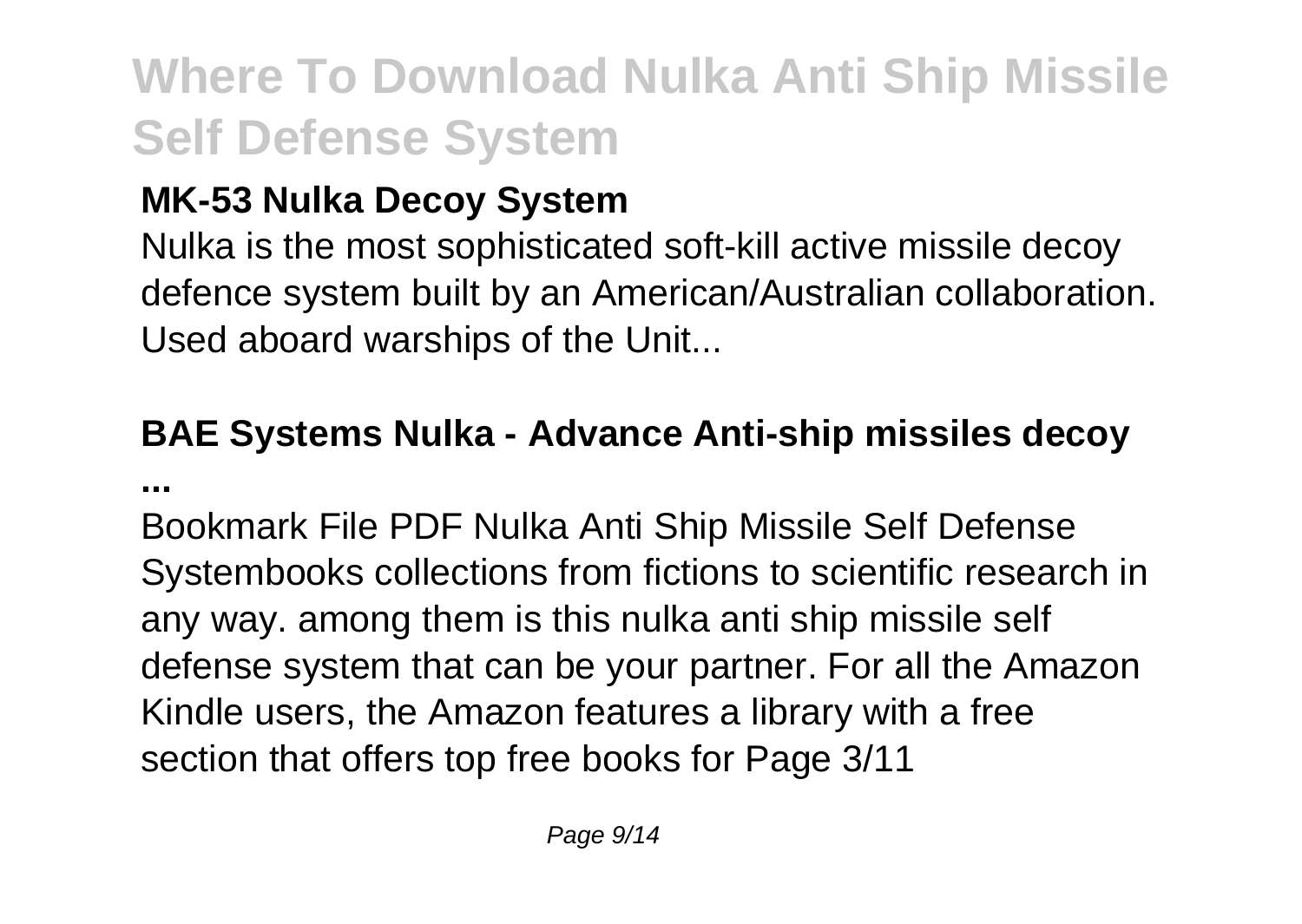### **Nulka Anti Ship Missile Self Defense System**

An anti-ship missile is a guided missile that is designed for use against ships and large boats. Most anti-ship missiles are of the sea skimming variety, and many use a combination of inertial guidance and active radar homing. A good number of other anti-ship missiles use infrared homing to follow the heat that is emitted by a ship; it is also possible for anti-ship missiles to be guided by radio command all the way. The first anti-ship missiles, which were developed and built by Nazi Germany, u

### **Anti-ship missile - Wikipedia**

In addition to the missiles, the ship used its Nulka anti-ship missile decoy, the sources confirmed. Mason was operating Page 10/14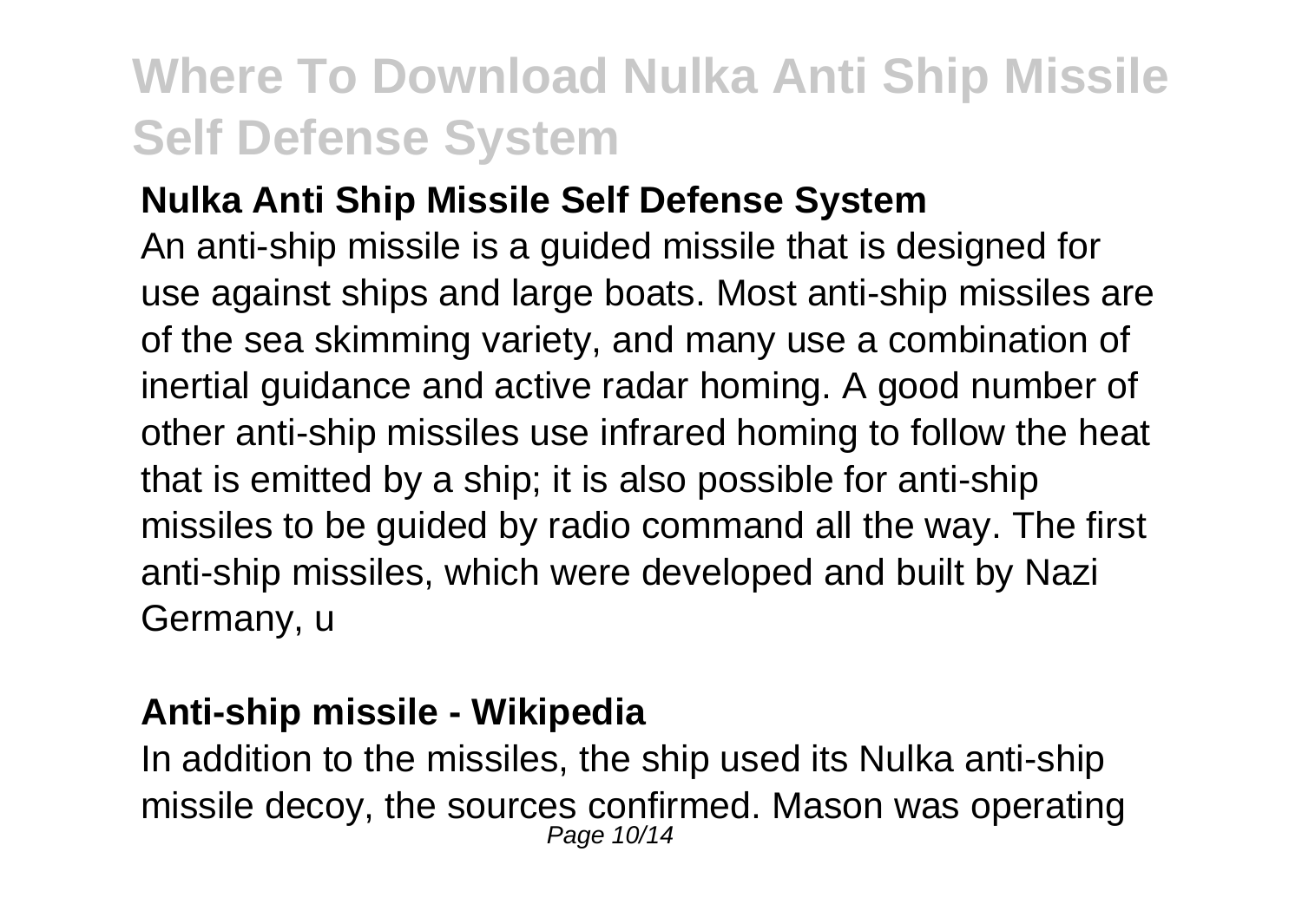in international waters north of the strait of Bab el-Mandeb at the time of ...

### **USS Mason Fired 3 Missiles to Defend From Yemen Cruise ...**

The Nulka active missile decoy is the most sophisticated softkill defence system against anti-ship missiles available for the protection of surface warships. It is currently deployed on over 150 Australian, US and Canadian warships.

### **Nulka | BAE Systems | Australia**

NULKA is designed to counter a wide variety of present and future radar guided Anti-Ship Missiles (ASMs) by radiating a large radar cross section while flying a ship-like trajectory.<br> $P_{\text{age 11/14}}$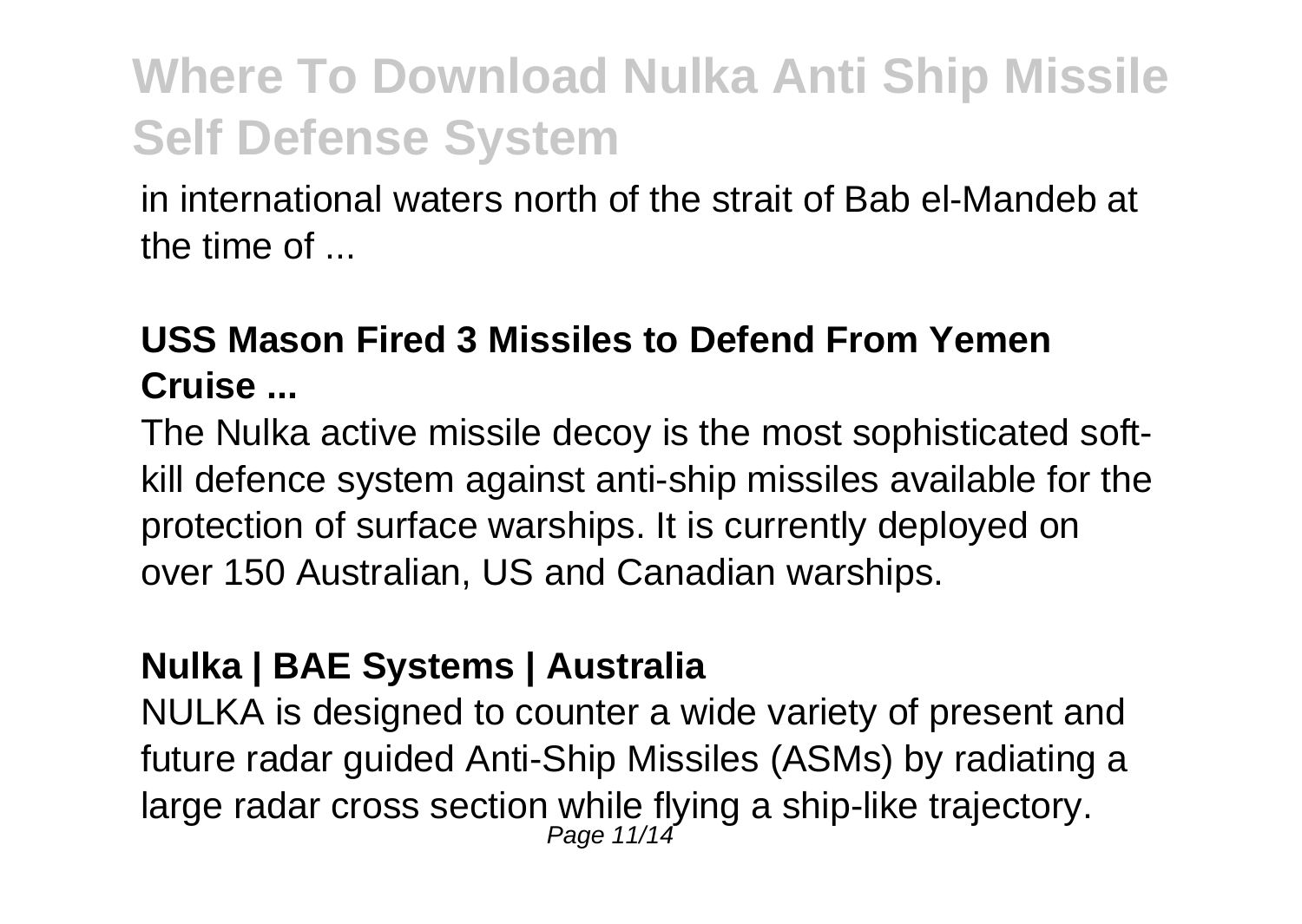The United...

**Ship Self Def (Engage: Soft Kill/EW) - GlobalSecurity.org**

computer. nulka anti ship missile self defense system is comprehensible in our digital library an online permission to it is set as public consequently you can download it instantly. Our digital library saves in fused countries, allowing you to get the most less latency times to download

#### **Nulka Anti Ship Missile Self Defense System**

he story of Nulka is, in many ways, several inter-woven stories. It is first and foremost the story of a superb, sustained feat of engineering to introduce into service an electronic decoy system capable of defeating advanced anti-ship Page 12/14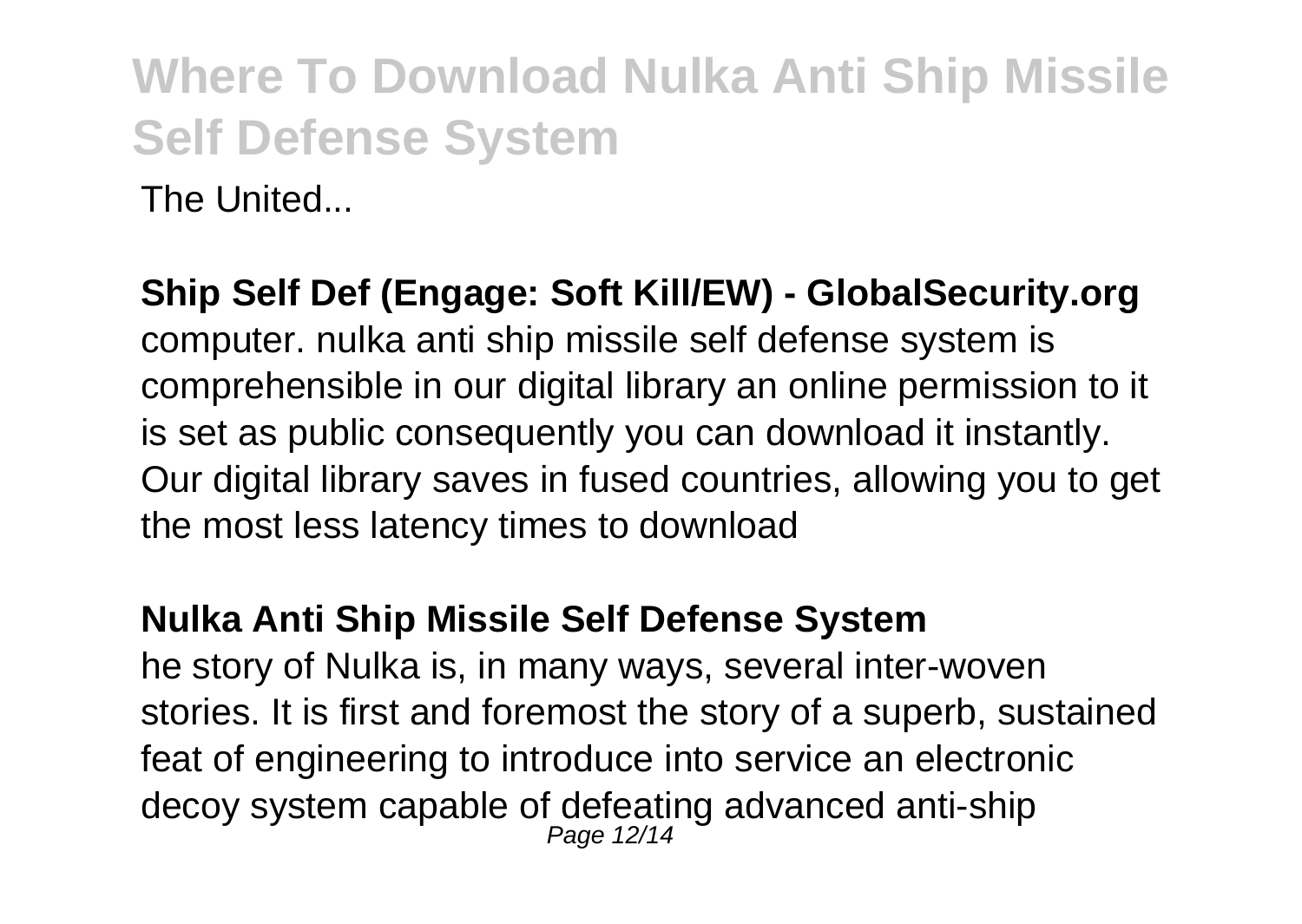missiles. Nulka was never a large project by military standards, but was highly

#### **NULKA - DST**

Nulka is an Australian designed and developed active missile decoy built by an Australian/American collaboration. It is a rocket propelled, disposable, offboard, active decoy designed to seduce anti-ship missiles away from their targets. It has a unique design in that it hovers in mid air while seducing the incoming anti-ship missile.

#### **Nulka active missile decoy | Royal Australian Navy**

Air-launched from beyond the target vessel's horizon, the 4.2m, 90kg EVADER can accurately replicate the flight path Page 13/14